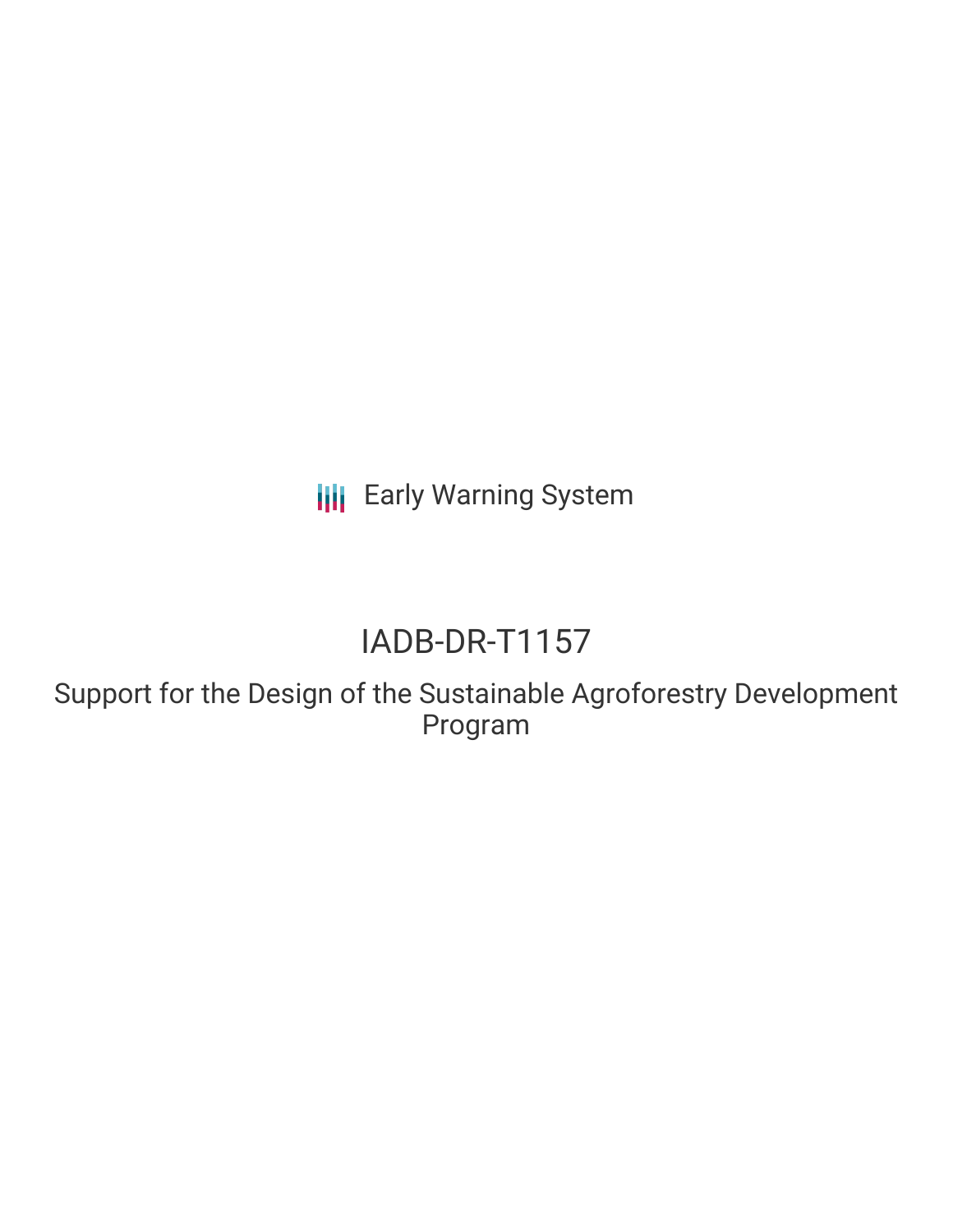

#### **Quick Facts**

| <b>Countries</b>               | Dominican Republic                     |
|--------------------------------|----------------------------------------|
| <b>Financial Institutions</b>  | Inter-American Development Bank (IADB) |
| <b>Status</b>                  | Active                                 |
| <b>Bank Risk Rating</b>        | B                                      |
| <b>Voting Date</b>             | 2017-05-10                             |
| <b>Sectors</b>                 | <b>Technical Cooperation</b>           |
| <b>Investment Type(s)</b>      | Grant                                  |
| <b>Investment Amount (USD)</b> | $$0.50$ million                        |
| <b>Project Cost (USD)</b>      | $$0.50$ million                        |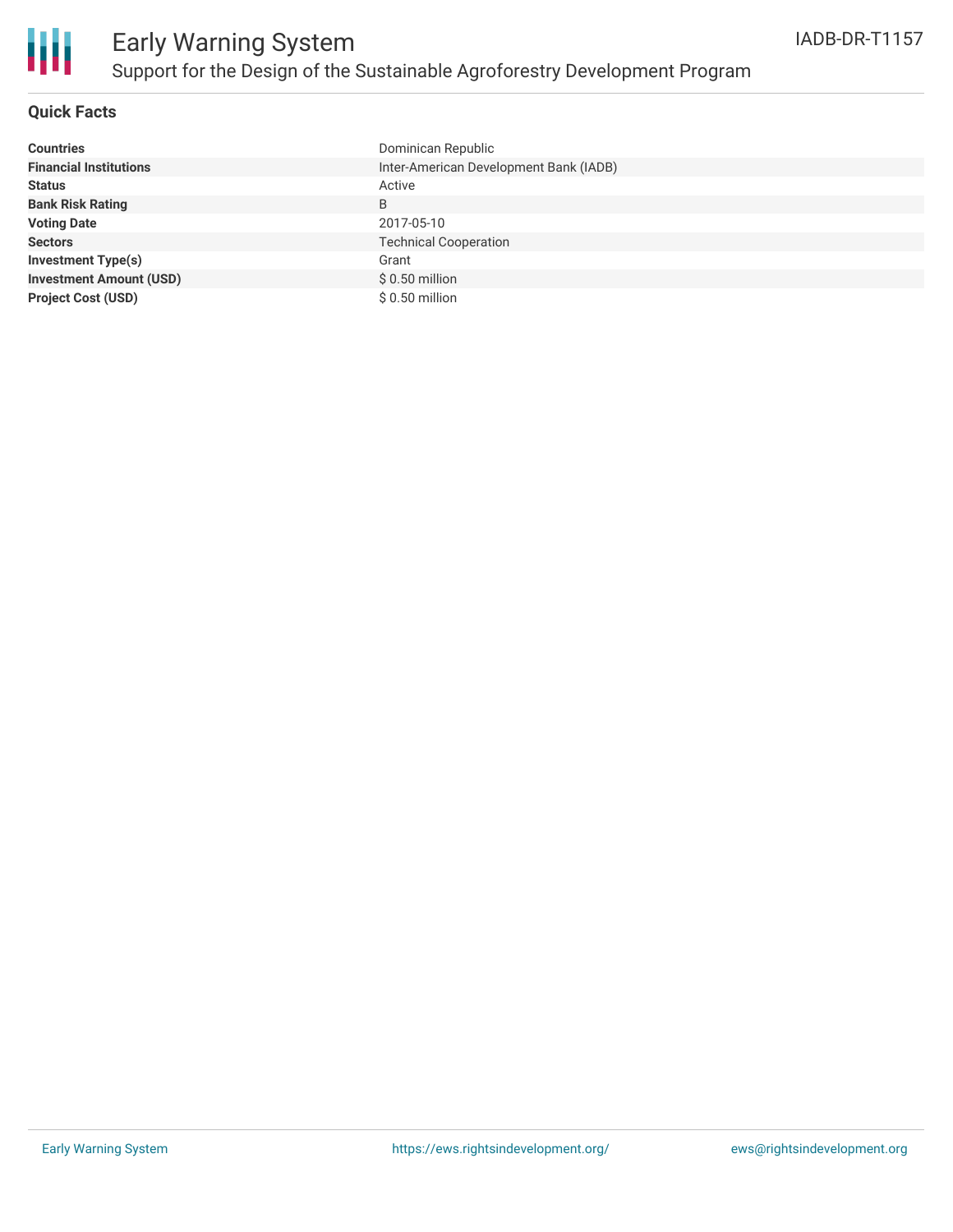

#### **Project Description**

From the IDB: "The objective of the TC is to support the Government of the Dominican Republic in its ongoing efforts to recover degraded watersheds through reforestation in the upper watersheds and agroforestry in the middle and lower watersheds. The expected results of the Program are to improve ecosystem services, especially quantity and quality of water, reduce farmers' poverty and vulnerability to climate change. The TC will finance consulting services, public consultations and workshops to assist the Administrative Ministry of the Presidency, Ministry of Agriculture and Ministry of Environment and Natural Resources in the conceptualization, design, and implementation at a larger scale of the proposed interventions. The operation is the "Sustainable Agroforestry Development Program - DR-L1120", which aims to improve sustainability of rural communities in high priority watershed through the adoption of low-carbon and climate-resilient agroforestry and forestry technologies by small farmers."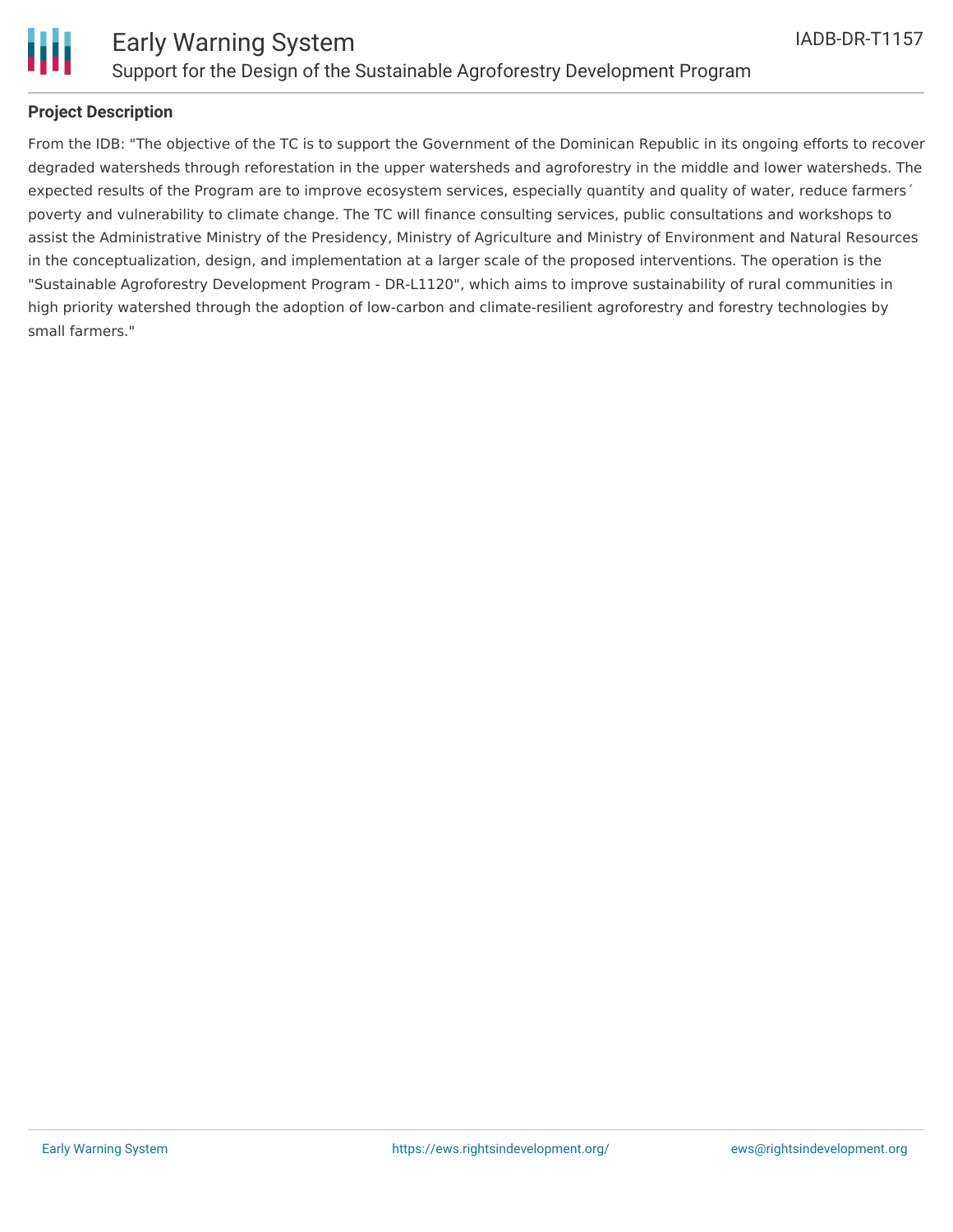

## Early Warning System Support for the Design of the Sustainable Agroforestry Development Program

#### **Investment Description**

• Inter-American Development Bank (IADB)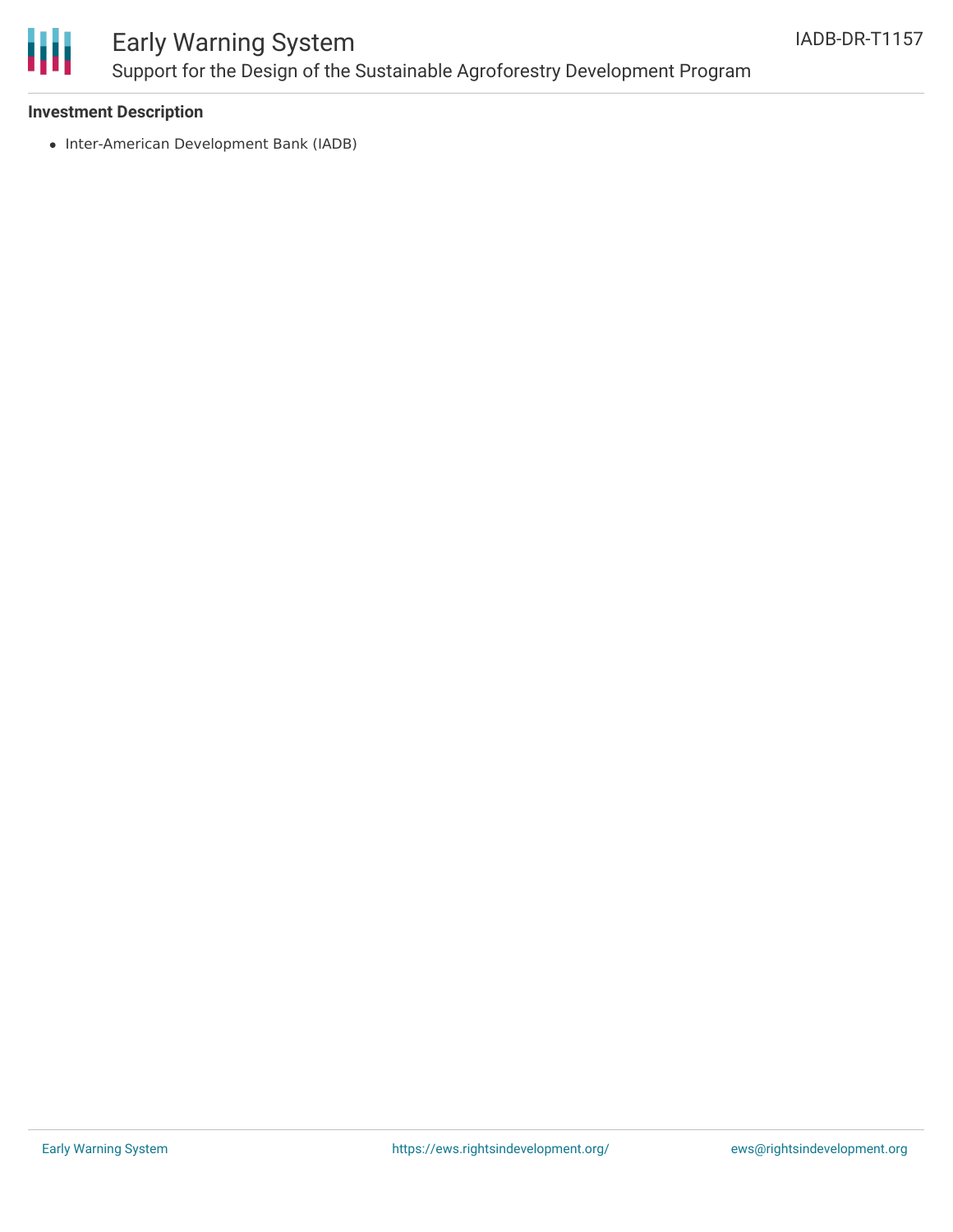

#### **Contact Information**

#### ACCOUNTABILITY MECHANISM OF IADB

The Independent Consultation and Investigation Mechanism (MICI) is the independent complaint mechanism and fact-finding body for people who have been or are likely to be adversely affected by an Inter-American Development Bank (IDB) or Inter-American Investment Corporation (IIC)-funded project. If you submit a complaint to MICI, they may assist you in addressing the problems you raised through a dispute-resolution process with those implementing the project and/or through an investigation to assess whether the IDB or IIC is following its own policies for preventing or mitigating harm to people or the environment. You can submit a complaint by sending an email to MICI@iadb.org. You can learn more about the MICI and how to file a complaint at http://www.iadb.org/en/mici/mici,1752.html (in English) or http://www.iadb.org/es/mici/mici,1752.html (Spanish).